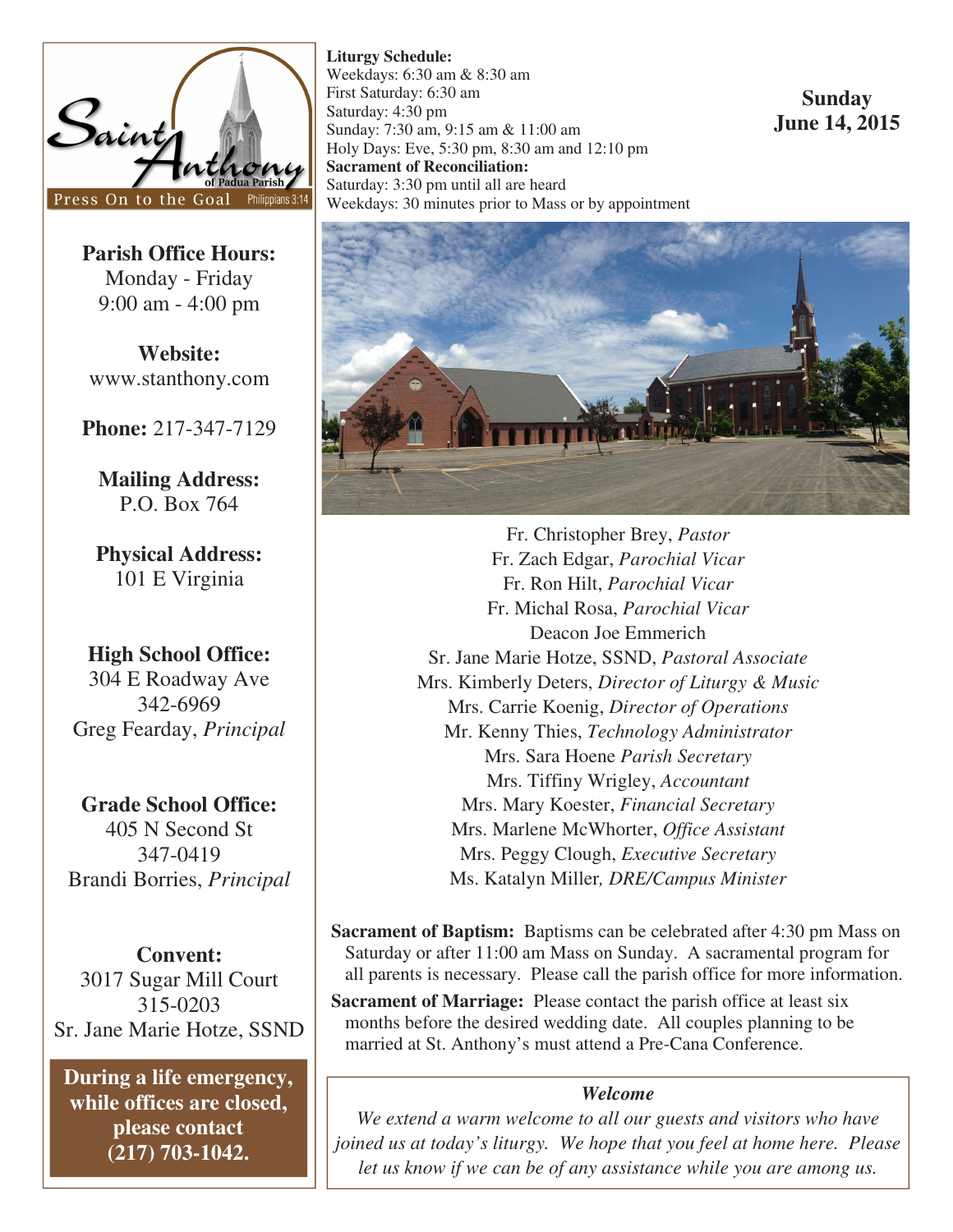**Padre's point of view . . .** 

## **Rule #18 - Always examine the situation from the balcony.**

Many of us remember the old time movie theaters that had a balcony. I hope your memories are as fond as mine are about the wonderful things that happened in the balcony. (Wink!) This rule is more than just seeing the "Big Picture"; it is about trying to see things from a greater perspective like sitting in the balcony at the theatre. It is about trying to see how things might be seen from God's viewpoint. It means getting out of the situation. Taking a moment to pray and finding the Holy Spirit who resides in you. Asking questions like these help: Besides me, who will be hurt or helped with this decision? How will this help me and others get to heaven?

> Fr. Chris will be in the St. Anthony Church office on Tuesdays and Thursdays. He will be in the Sacred Heart Church office on Wednesdays and Fridays.

We are happy to announce the addition of Katalyn Miller to our parish family as Director of Religious Education (DRE)/Campus Minister. Katalyn comes to us from Gibsonia, PA and recently graduated from Franciscan University in Steubenville, OH. Katalyn will spend one third of her time as Campus Minister for St. Anthony High School and split the remainder of her time as DRE for Sacred Heart and St. Anthony parishes. Katalyn will have an office at Sacred Heart's Parish Office as well as space at St. Anthony High School. Please join us in welcoming Katalyn to our parish families!

#### **Pre-Cana Workshops**

**Sacred Heart Parish** on Saturday, September 19 please register at www.dio.org. Any questions, please call Darlene at 347-7177

**St. Aloysius Parish** on Sunday, November 8 Call 925- 5579

Pray for Vocations

**Attention . . . In the event of a death, accident or other life emergencies, while offices are closed, please contact (217) 703-1042.** 



**Please pray** for Restoration of Religious Liberty, those who are ill, those in hospitals and nursing homes, those recovering from surgery, and all those serving our country. Also, Steven A

Bierman, Brenda Braunecker, Stan Brooks, Olivia Clayton, Mary Conder, Doris Dasenbrock, Betty Esker, Mary Harris, Eric Hartke, Jason Hooper, Jeaneane Jenne, Mark Jirak, Ted Keller, Katie Kroeger, Bob Ludwig, Mrs. Don McDevitt, Bill Mette, Larry Mulcrone, Floyd Pagel, Michael Poterucha, Dan Smith, Sr. Carolyn Sur, Nicole Szymonik, Charlie Vansaghi, Gruen VonBehrens.





*Shelby Spruell/Matthew Dasenbrock*  June 27, 2015 (II)

*We extend our sympathy to the family and friends of Ron Shoffstall and Anita Fuesting. May they enjoy eternal peace and happiness in Heaven.* 



**Grief Support Meeting** will be held at 7:00 pm, Tuesday, June 23rd and every other  $S_{tipport}$ Tuesday in the St Anthony Parish Center.

**Bulletin Ads -** This week, Brian Bastic, a representative from our bulletin publisher, Diocesan Publications, will be seeking new and renewing present parish bulletin ads. If you are interested in advertising please call the parish office for contact information. We feel this is an excellent opportunity for local businesses to increase their visibility in the community. Advertising in the bulletin allows this publication to be printed each week at no cost to the parish.



 **Protecting God's Children Workshop Sacred Heart Church, Effingham**  Wednesday, June 17, 2015 at 6:30 p.m. in the Parish Center. Call 347-7177 to register

**St. Anthony High School**  Chapel Mass Thursday 7:00 a.m. (Except the 3rd Thursday of every month) (Subject to Change. Check with SAHS) **Sacred Heart Mass Times**  Monday - Friday 7:15 a.m.

Saturday 4:00 p.m. Sunday 8:30a.m. & 10:30 a.m., 5:30 p.m. Spanish Mass Sunday 7:00 p.m. **St. Mary's Mass Times** 

Saturday 5:30 p.m. Sunday 8:30 a.m.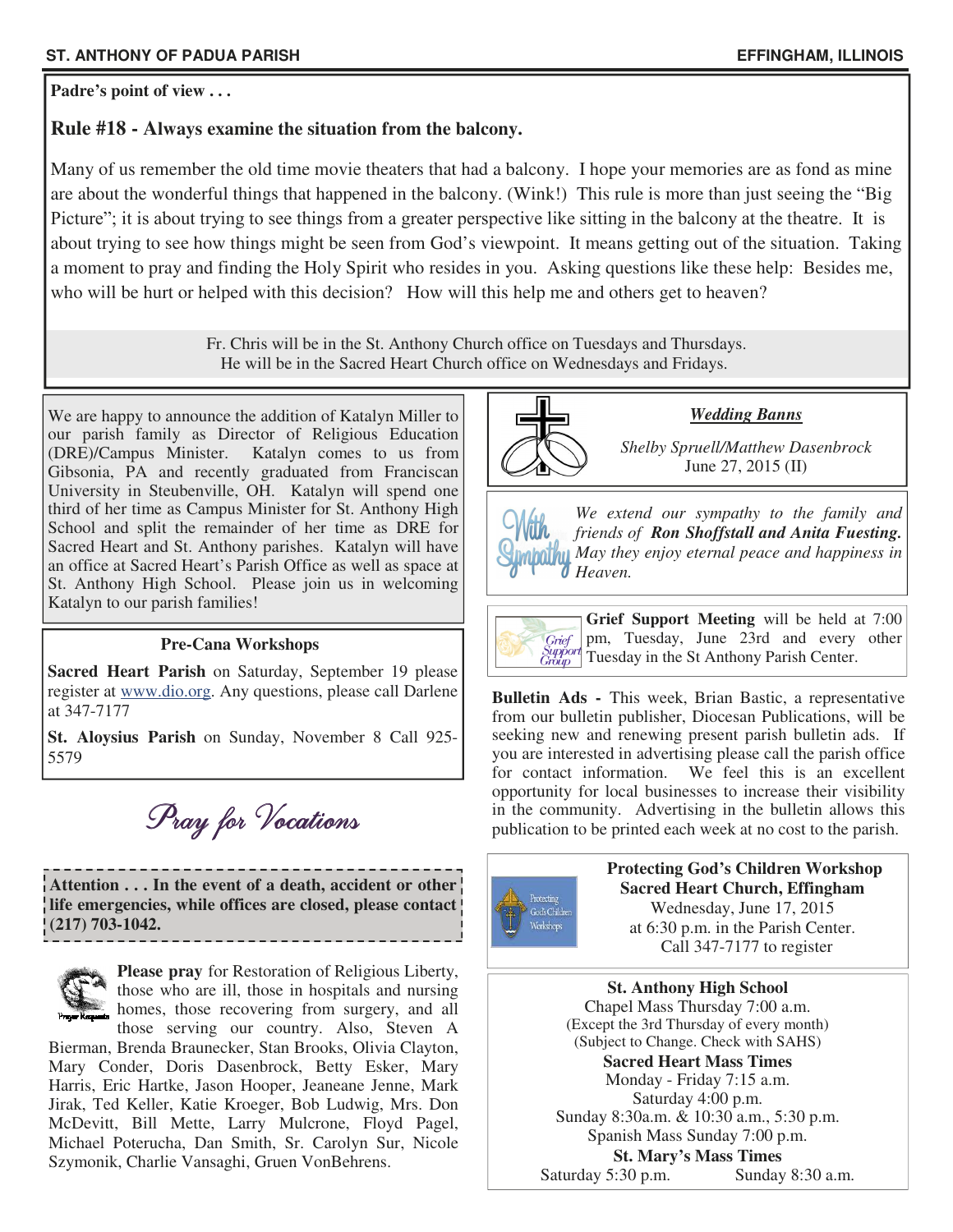# **Mass Intentions Monday, June 15: 6:30 a.m. Mass:** Elizabeth Louise Murphy **8:30 a.m. Mass:** Otto J Goldstein **Tuesday, June 16: 6:30 a.m. Mass:** Elaine Oltman **8:30 a.m. Mass:** Bob Roepke **Wednesday, June 17: 6:30 a.m. Mass:** George L & Lucille Niebrugge **8:30 a.m. Mass:** Andy Luchtefeld, Joe Griesbaum, Roger & June Smith 61st Wedding Anniversary, Ed & Mathilda Thoele, Al Having, Joe Cornell, Jen Weis, Mark Jirak **Thursday, June 18: 6:30 a.m. Mass:** Verena Stephens **8:30 a.m. Mass:** Maurice & Ethel Brumelve **Friday, June 19: 6:30 a.m. Mass:** Francis Haarman Family, Bob & Florence Schuette, Leonard & Gustie Unkraut 67th Wedding Anniversary, Phil Zaccari **8:30 a.m. Mass:** Don Boos **Saturday, June 20: 4:30 p.m. Mass:** Harold & Bertha Bushur Family **Sunday, June 21:**

**7:30 a.m. Mass:** Jeanette Unkraut **9:15 a.m. Mass:** August & Mary Ann Schultz Family **11:00 a.m. Mass:** Parishioners of St. Anthony

**The Day of Prayer for Life** will be held Wednesday, June 24, at St Francis Church in Teutopolis. Please come and pray for renewed respect for all human life, and in reparation for our nation allowing 57 million preborn human lives to be ended by abortion since 1973.

The Day of Prayer will begin with Mass at 8:00 AM, followed by Eucharistic Exposition and Prayer by area churches and organizations throughout the day, with Benediction at 7:00 PM. Father David Hoefler, Vicar General and Moderator of the Curia, will be the honored guest celebrant and homilist at the closing Mass at 7:30 PM. A reception with refreshments will follow in St Clare Hall, adjoining the church.

St. Anthony Church and CD of A of Effingham are scheduled to pray from  $10:00 - 11:00$  AM; a silent hour with volunteers is from noon  $-1:00$  PM; youth prayer hour is  $4:00 - 5:00 \text{ PM}$ ; and all KC Councils pray from  $6:00 -$ 7:00 PM. All are welcome to pray any time if these hours are inconvenient.

## **Calendar of Events**

| Sun 6/14     | 10:06 am Radio Mass on AM 1090 or FM 100.5 |
|--------------|--------------------------------------------|
|              | 10:00am - 11:00am Scrip Store Open         |
| Mon $6/15$   | 10:00am - 2:00pm Scrip Store Open          |
| Tues $6/16$  |                                            |
| Wed 6/17     | 9:00am - 2:00 pm Scrip Store Open          |
| Thurs $6/18$ | Noon - Bible Study with Fr. Chris          |
| Fri 6/19     | 10:00am - 2:00pm Scrip Store Open          |
| Sat 6/20     | 8:00 am - 10:00 am Scrip Store Open        |

**PRAYER VIGIL TO END ABORTION -** at the Effingham Planned Parenthood - every Tuesday - anytime between 12P & 4P - "Young babies still in the womb at 20 weeks after conception, and probably even earlier , do indeed feel pain, and in fact, may feel more intense pain than a newborn or an adult. (David Prentice, Ph.D) More than 18,000 'very late term' abortions are performed every year in America torturously, without even basic anesthesia. Please come and be a witness for life to those who enter this facility. Questions, please call Peg Mihlbachler - 217-844- 2172

## **Pro-Life Corner**

Do you know someone who might be pregnant? Are they confused, scared, or overwhelmed? Do they need help?

To get free, confidential help visit OptionLine.org, call 800- 712-HELP (1-800-712-4357), or text "HELPLINE" to 313131. They can also connect you with local assistance such as the **FAMILY LIFE CENTER** here in Effingham. To reach the Family Life Center directly, call 217-342- 5433.

*Put this information in your phone, your address book, your purse and your car. Give it to your kids to share with their friends. You never know when a new life might depend on it.*



**BE a VOICE for the VOICELESS!** A **NEW** parish pro-life group is forming. Please join us for our kick-off meet-

 Date: Tuesday, June 16 Time: 9:30 am

Don't be Silent! Help protect life.<br>**From Womb to the Tomb** 

Location: St. Anthony Parish Center

All are invited. If you're interested but unable to attend this meeting, please contact Valerie at 868-9406 or Jami at 690- 3622. Can't find a sitter? Bring your children with you.

**The Diocesan Child Abuse Reporting and Investigation Number is 217-321-1115**.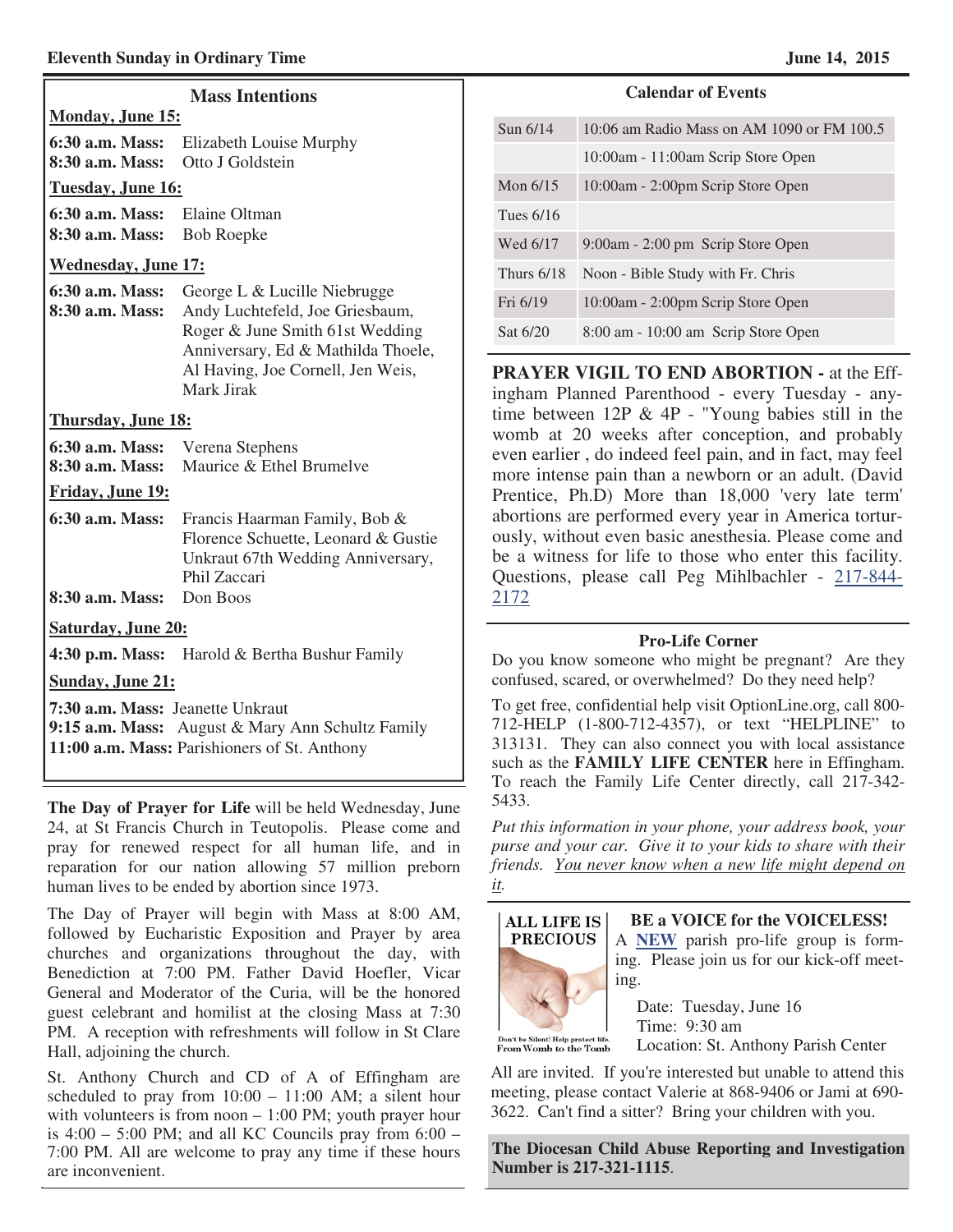# **The Financial Corner as of June 8, 2015**

|                             | June $6 & 7$ | Month To<br><b>Date</b> | <b>June Goal</b> |
|-----------------------------|--------------|-------------------------|------------------|
| <b>Offertory Envelopes</b>  | \$20,391     | \$20,391                |                  |
| Children's                  | \$0          | \$0                     |                  |
| Loose                       | \$416        | \$416                   |                  |
| Parish Improvement          | \$205        | \$205                   |                  |
| School Expense<br>Donations | \$1,770      | \$1,770                 |                  |
| <b>Total</b>                | \$22,781     | \$22,781                | \$150,072        |

| <b>Diocesan</b><br><b>Collections</b> | <b>June</b> | <b>Month</b><br>$6 & 7$ To Date |
|---------------------------------------|-------------|---------------------------------|
| Sister Parish in Haiti                | \$355       | \$355                           |
| Catholic Times                        | \$0         |                                 |
| Cemetery                              | \$20        | \$20                            |
| Peter's Pence                         | \$70        | \$70                            |

| Cleaning is done Saturday morning from 8:30-9:30.<br>6:30am High School<br>Monday, June 15<br>8:30am Jacob Johnson & Reilly Ashton<br>If you are unable to clean, please call a replacement.<br>6:30am High School<br>Tuesday, June 16<br>Ronald & Marlene Greuel Bruce & Cheryl Grunloh<br>8:30am Jaccob Dust & Jack Elder<br>Ed & Lori Grunloh<br>Carol Griesbaum<br>Wednesday, June 17 6:30am Elizabeth & Katie Kabbes<br>8:30am Ben & Luke Rudolphi<br>Donald/Shannon Griffith<br>Jean Anne Grunloh<br>6:30 am Elizabeth & Katie Kabbes<br>Thursday, June 18<br>Joel & Rhonda Griffith<br><b>Richard Grunloh</b> |
|----------------------------------------------------------------------------------------------------------------------------------------------------------------------------------------------------------------------------------------------------------------------------------------------------------------------------------------------------------------------------------------------------------------------------------------------------------------------------------------------------------------------------------------------------------------------------------------------------------------------|
|                                                                                                                                                                                                                                                                                                                                                                                                                                                                                                                                                                                                                      |
|                                                                                                                                                                                                                                                                                                                                                                                                                                                                                                                                                                                                                      |
|                                                                                                                                                                                                                                                                                                                                                                                                                                                                                                                                                                                                                      |
|                                                                                                                                                                                                                                                                                                                                                                                                                                                                                                                                                                                                                      |
|                                                                                                                                                                                                                                                                                                                                                                                                                                                                                                                                                                                                                      |
|                                                                                                                                                                                                                                                                                                                                                                                                                                                                                                                                                                                                                      |
|                                                                                                                                                                                                                                                                                                                                                                                                                                                                                                                                                                                                                      |
| 8:30 am Karlee Roepke & Jessica Wilson<br>Greg & Diana Grinestaff<br>Susan Grunloh                                                                                                                                                                                                                                                                                                                                                                                                                                                                                                                                   |
| 6:30 am Elizabeth & Katie Kabbes<br>Friday, June 19<br>Brian & Dawn Grubb                                                                                                                                                                                                                                                                                                                                                                                                                                                                                                                                            |
| 8:30 am Darin Hutchison & Ty Wiedman                                                                                                                                                                                                                                                                                                                                                                                                                                                                                                                                                                                 |

| Liturgical Ministers for June 20 & June 21 |                    |                 |               |  |
|--------------------------------------------|--------------------|-----------------|---------------|--|
| aturday - 4:30pm                           | Sunday - $7:30$ am | Sunday - 9:15am | <b>Sunday</b> |  |

| <b>Ministry</b>                           | Saturday - 4:30pm                    | Sunday - 7:30am                      | Sunday - 9:15am                 | <b>Sunday - 11:00am</b>     |
|-------------------------------------------|--------------------------------------|--------------------------------------|---------------------------------|-----------------------------|
| <b>Presider</b>                           | Fr. Chris Brey                       | Fr. Michal Rosa                      | Fr. Michal Rosa                 | Fr. Michal Rosa             |
| Lectors                                   | <b>Rita Devore</b><br>Marcie Burford | <b>Billie Zeller</b><br>Linda Hanner | Coleen Gephart<br>Julie Wortman | Larry Roewe<br>Connie Roewe |
|                                           | David Emmerich                       | <b>Greg Dust</b>                     | Patti Jansen                    | Gary Hanner                 |
|                                           | Eric Althoff                         | Alice Dust                           | Tom Jansen                      | Josh Hanner                 |
|                                           | Denise Deters                        | Debbie Kabbes                        | Mark Kenter                     | Linda Hanner                |
| <b>Eucharistic Ministers Jeanne Fauss</b> |                                      | Gregg Kabbes                         | Sr. Jane Hotze                  | <b>Larry Masengale</b>      |
|                                           | Vic Fauss                            | Shae Westendorf                      | Madonna Hakman                  | Theresa Masengale           |
|                                           | Kevin Hoene                          | Carla Koerner                        | Ron Hakman                      | Patti Jansen                |
|                                           | Sara Hoene                           | Lisa Koerner                         | <b>Brian Sehy</b>               | Tom Jansen                  |
|                                           | Donovan Hammer                       | <b>Chandler Martelli</b>             | Adam Brandenburger              | Alayna Stephens             |
| <b>Servers</b>                            | Liam Hammer                          | Nick Martelli                        | Alex Brandenburger              | Alexis Stephens             |
|                                           | Will Niebrugge                       |                                      | Samantha Brandenburger          | <b>Allison Kowalke</b>      |
|                                           |                                      |                                      |                                 |                             |
| <b>Ushers</b>                             | Eric Althoff                         | <b>Bob Thies</b>                     | <b>Mark Reiss</b>               | Joe Ungrund                 |
|                                           | Ken Bourgeois                        | Louis Thies                          | Matt Unkraut                    | <b>Brian Dust</b>           |

## **Mission Statement - Philippians 3:14**

Pressing on to the Goal of service to the Lord by stretching our intellect, confirming our values, and living our faith.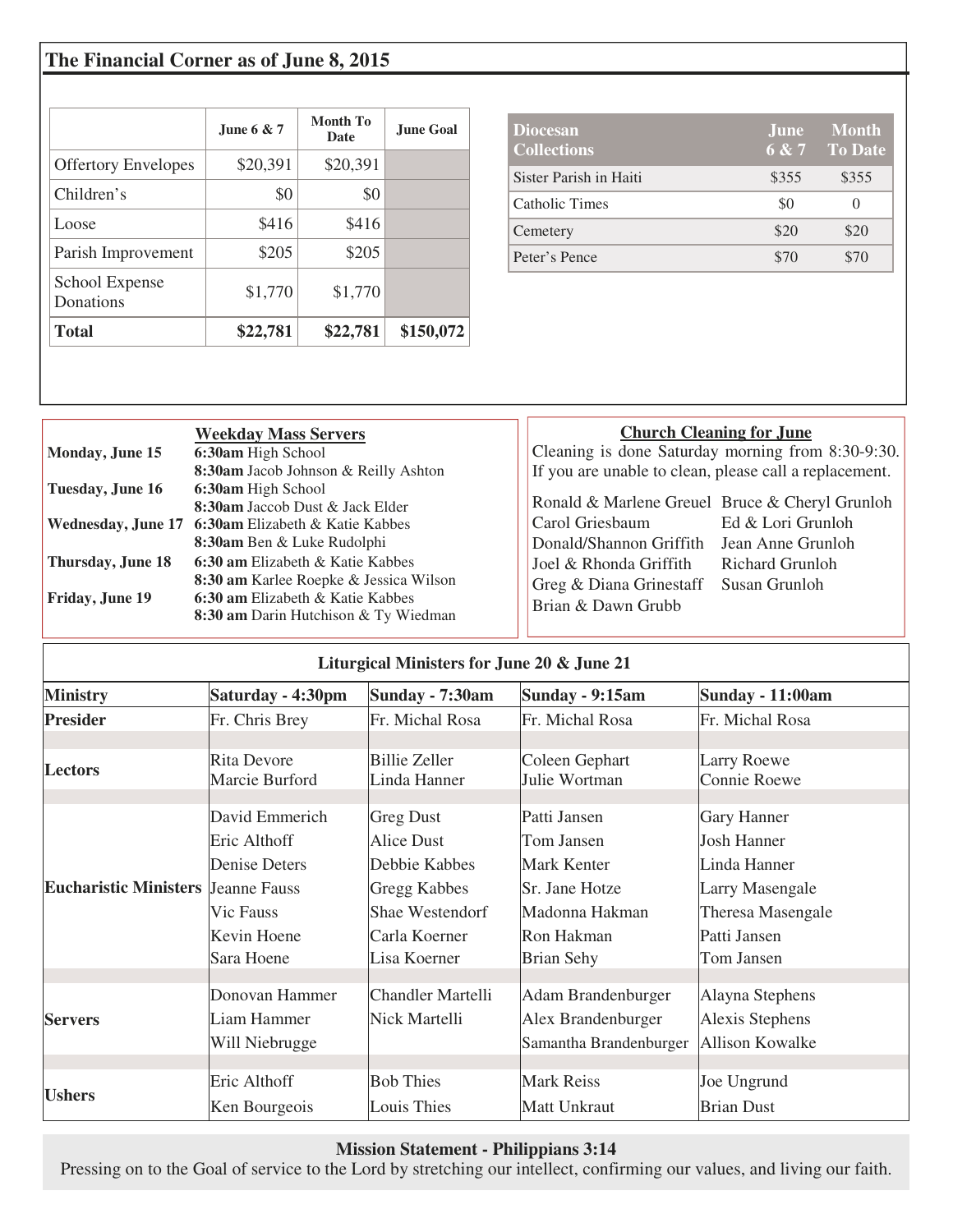#### **CCW News**

The Our Lady of Good Counsel Award: Women of Distinction mass and luncheon is June 20 at 12:00 PM at the Cathedral in Springfield. Maureen Broeker is our recipient of this award. All members are invited. Registration is required.

The following ladies have volunteered to chair funeral dinners. Anne Wilson & Barb Spunge, July & Aug.; Barb Waldhoff & Kathy Wente, Sept. & Oct.; Rita Devore & Kristin Rodgers, Nov. & Dec.; Maureen Broeker & Bernie Niemann, Jan. & Feb.; Barb Tegenkamp and ?, March & April; Jane Schuette & Twila Wente, May & June. Thank you ladies.

It's less than 6 months till our cookie and candy sale on DEC 5 & 6.

#### **Picnic News**  August 8 & 9

We are in need a chairperson(s) for the popcorn/cotton candy stand! If you are interested in doing this, please call Christy Heuerman at 217-821-1796.

Entertainment for the picnic:

 Saturday Evening - Flight 50 Sunday Afternoon - Michael Mette Sunday Evening - The Naked Sissy's



**Baptism Class - Parents are required to** attend Baptism Class before their child is baptized. The next class will be held at Sacred Heart, **July 16 at 6:00 pm**. To register call Darlene at 347-7177.

**Baby Bottle Project** Your Baby Bottles should be full by now as it is time to start bringing them back to church. Just put them in the baskets at the doors or leave them at the church office. I will pick them up. Chairman Barb Carrie. Thank You.

#### **Save the Date**

In this year of Consecrated Life, you are invited to celebrate the presence of the School Sisters of Notre Dame at St. Anthony of Padua Parish since 1874, the 60th Jubilee of Sister Jane Marie Hotze First Vows, 65th Jubilee of Father Carl Schmidt ordination to diocesan priesthood and presence in our parish and community, 10th anniversary of Father Michal Rosa and birthday, Pastoral Associate at St. Anthony, on Sunday, July 12, 2015, 11:00 am Liturgy at St. Anthony of Padua Church, Effingham, Illinois.

A reception will follow in St. Anthony Parish Center for family, guests, parishioners.

## **ST. ANTHONY PICNIC CHAIRPERSONS August 8/9**

Thank you to everyone who volunteers to chair and work a stand.. If you would like to work in a stand(s) contact the stand chairperson.

| <u>Stand</u>            | <b>Chairpersons</b>           | <b>Phone</b> |
|-------------------------|-------------------------------|--------------|
| Accounting              | Chris/Nikki Quandt            | 663-6233     |
|                         | <b>Brooke Seagle</b>          | 821-7561     |
| Adult Refresh.          | Koerner Distr/Phil Koerner    | 347-5201     |
| Audio                   | Pete Althoff                  | 342-2365     |
| <b>Bank/Drink Chips</b> | Mike/Shelly Martelli          | 347-8815     |
| <b>Basketball</b>       | Cody Rinker/Kenny Koenig      |              |
| Big Raffle              | John/Amy Hoene                | 343-0515     |
| Big Wheel               | Kenny/Angie Thies/Greg Bushue |              |
| Bingo                   | Bernie/Amy Blanchette         | 690-4893     |
|                         | Art & Sarah Geen              |              |
| Cake Walk               | Ed/Shelly Coffin              | 347-7963     |
| Candy/Shake up          | Todd/Carrie Wegman            | 343-1556     |
|                         | Jeff/Jami Ludwig              | 868-2008     |
| <b>Country Store</b>    | Carl Hartke/Brian Henning     | 821-3338     |
| Dinner                  | Tessie/Craig Kabbes           | 347-8784     |
|                         | Kent/Liz Schmidt              | 347-3685     |
| Duck Pond               | Mike/Kim Ashton               | 246-5629     |
| Dunk Tank               | Ian/Amiee Moore               | 342-5828     |
| <b>Face Painting</b>    | Julie Wortman                 | 821-6357     |
| <b>Funnel Cake</b>      | Rosalie Nasser                | 536-6032     |
| Hamburger               | Mark/Amy Niebrugge            | 343-7061     |
|                         | Paul & Beth McGuire           | 690-3349     |
| Hooligan                | Leon/Jennifer Westendorf      | 259-2035     |
|                         | Bart/Mandy Weidman            | 347-2376     |
| Ice Cream               | Jason/Stacia Semple           | 821-6825     |
|                         | Ross/Ashley Bierman           | 821-5877     |
| Inflatables             | Russ/Stacy Sehy               |              |
| Junior Raffle           | Adam/Lindsey Storm            | 821-6536     |
|                         | Aaron/Becca Niebrugge         | 343-0576     |
| Milk Can                | Mike/Jill Slaughter           | 342-5656     |
| Mystery Box             | Doug/Connie Rudolphi          | 343-1162     |
| Pepsi                   | Justin/Nicole Field           | 821-1161     |
|                         | Ryan/Kayla Althoff            | 821-7453     |
| Popcorn/SnoCone         |                               |              |
| Plinko                  | Bart & Kortney Willenborg     |              |
|                         | Gina Gardewine                |              |
| <b>Ring Toss</b>        | Kurt/Lisa Strullmyer          | 663-6075     |
|                         | Eric/Julie Chojnicki          | 690-5005     |
| Tic Tac Toe             | Kristy Henkelman              | 273-8302     |
| Volleyball              | John/Christy Dietzen          | 342-4566     |
|                         | Todd/Lisa Schuette            | 821-3597     |
| Wholly Hog              | Mark/Kim Tegeler              | 273-4706     |
| Wiffle Ball             | Troy Green                    | 240-0304     |
|                         | Kurt Strullmyer               | 663-0525     |
| Wine Sampling           | Becky Wenthe                  | 343-6099     |
| YIA/Mini Golf           | <b>Tiffiny Wrigley</b>        | 690-2696     |
| Pork Cookers:           | <b>Matt Kabbes</b>            | 347-5809     |
| Electrical              | Kirk Hartke                   | 254-0766     |
|                         | Glen Pankonen                 | 347-0575     |
| Grounds Crew            | Charlie Platz                 | 663-0925     |
| Security                | Tony Stephens                 | 821-1637     |
| Construction            | Mike Thomas                   | 868-5708     |
| Tear down               | Nick Jansen                   | 618-238-4753 |
|                         |                               |              |

**PICNIC CHAIRPERSONS**  Ron Heuerman 821-1797 / Christie Heuerman 821-1796

Graham Wagner 821-9084 / Jane Wagner 821-2962